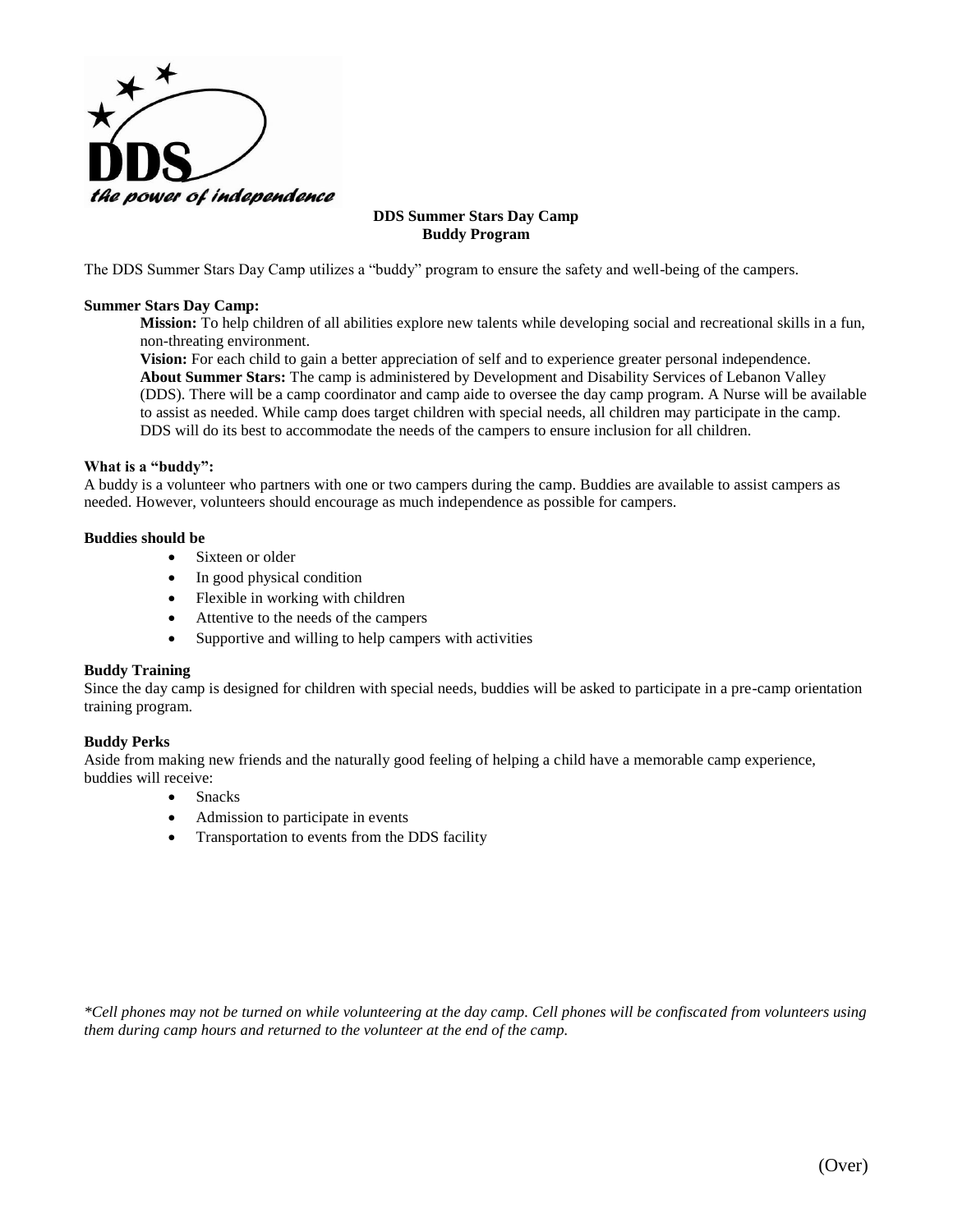# **DDS Summer Stars Day Camp Buddy Program**

**NAME\_**\_\_\_\_\_\_\_\_\_\_\_\_\_\_\_\_\_\_\_\_\_\_\_\_\_\_\_\_\_\_\_\_\_\_\_\_\_\_\_\_\_\_\_\_\_\_\_\_\_\_\_\_

**2021 DAY CAMP PROGRAM**- Check all dates you would like to volunteer Camp Mack Adventure Camp, July 26-29 (9am-3pm)

\_\_\_Mon. 26  $Tues. 27$  $\sqrt{\phantom{0}}$  Wed. 28  $\frac{1}{2}$  Thurs. 29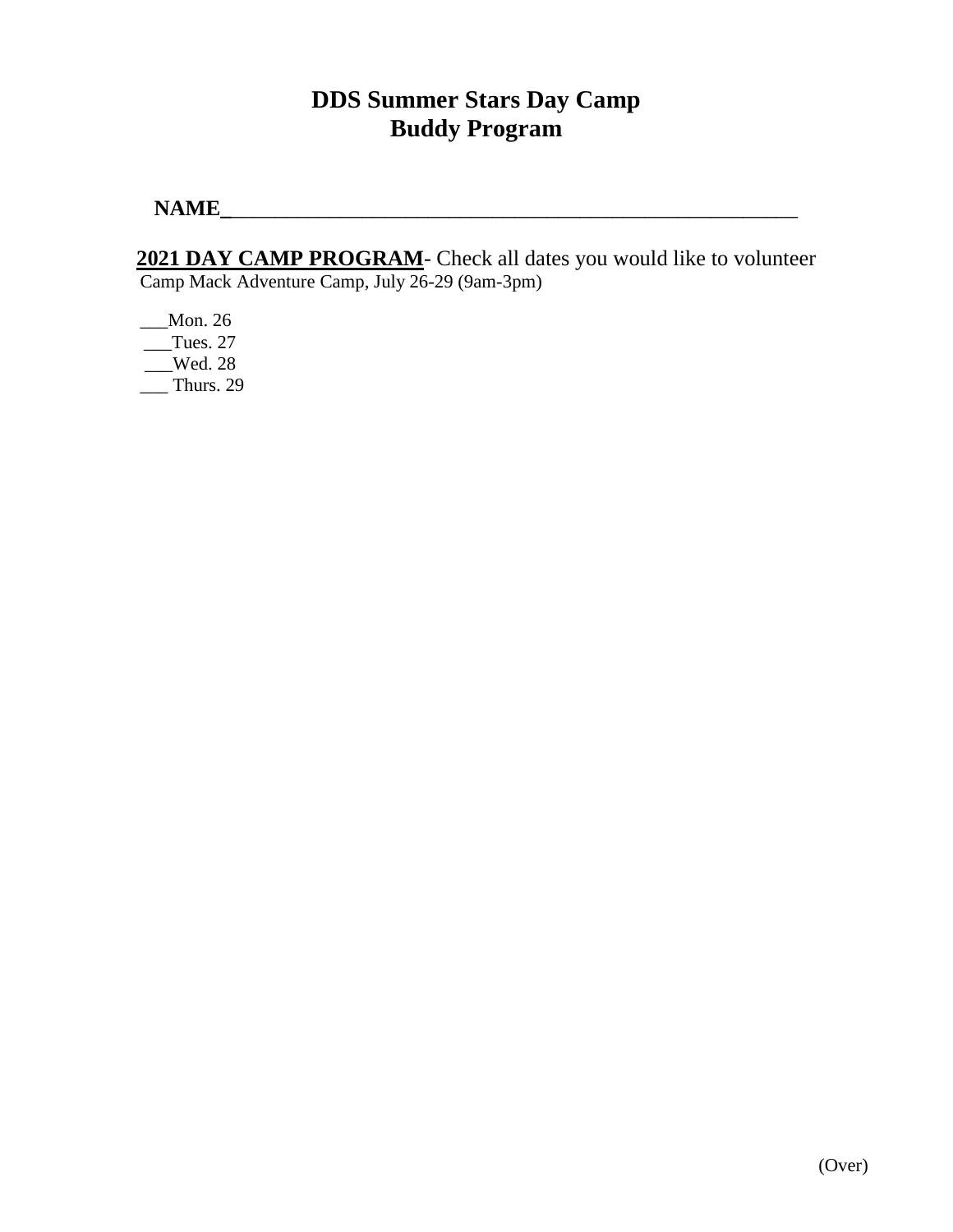

# **Developmental & Disability Services of Lebanon Valley Volunteer Application**

| <u>PERSONAL</u>                                                                                            |  |  |
|------------------------------------------------------------------------------------------------------------|--|--|
|                                                                                                            |  |  |
|                                                                                                            |  |  |
|                                                                                                            |  |  |
|                                                                                                            |  |  |
|                                                                                                            |  |  |
|                                                                                                            |  |  |
| *Employer Address _________________________________*City ______________________*State ______ *Zip ________ |  |  |
| <b>VOLUNTEER INTERESTS &amp; AVAILABLITY</b>                                                               |  |  |
|                                                                                                            |  |  |
|                                                                                                            |  |  |
|                                                                                                            |  |  |
|                                                                                                            |  |  |
|                                                                                                            |  |  |

# PREVIOUS VOLUNTEER POSITIONS

|  | Phone No. |  |
|--|-----------|--|
|  |           |  |
|  |           |  |

\_\_\_\_\_\_\_\_\_\_\_\_\_\_\_\_\_\_\_\_\_\_\_\_\_\_\_\_\_\_\_\_\_\_\_\_\_\_\_\_\_\_\_\_\_\_\_\_\_\_\_\_\_\_\_\_\_\_\_\_\_\_\_\_\_\_\_\_\_\_\_\_\_\_\_\_\_\_\_\_\_\_\_\_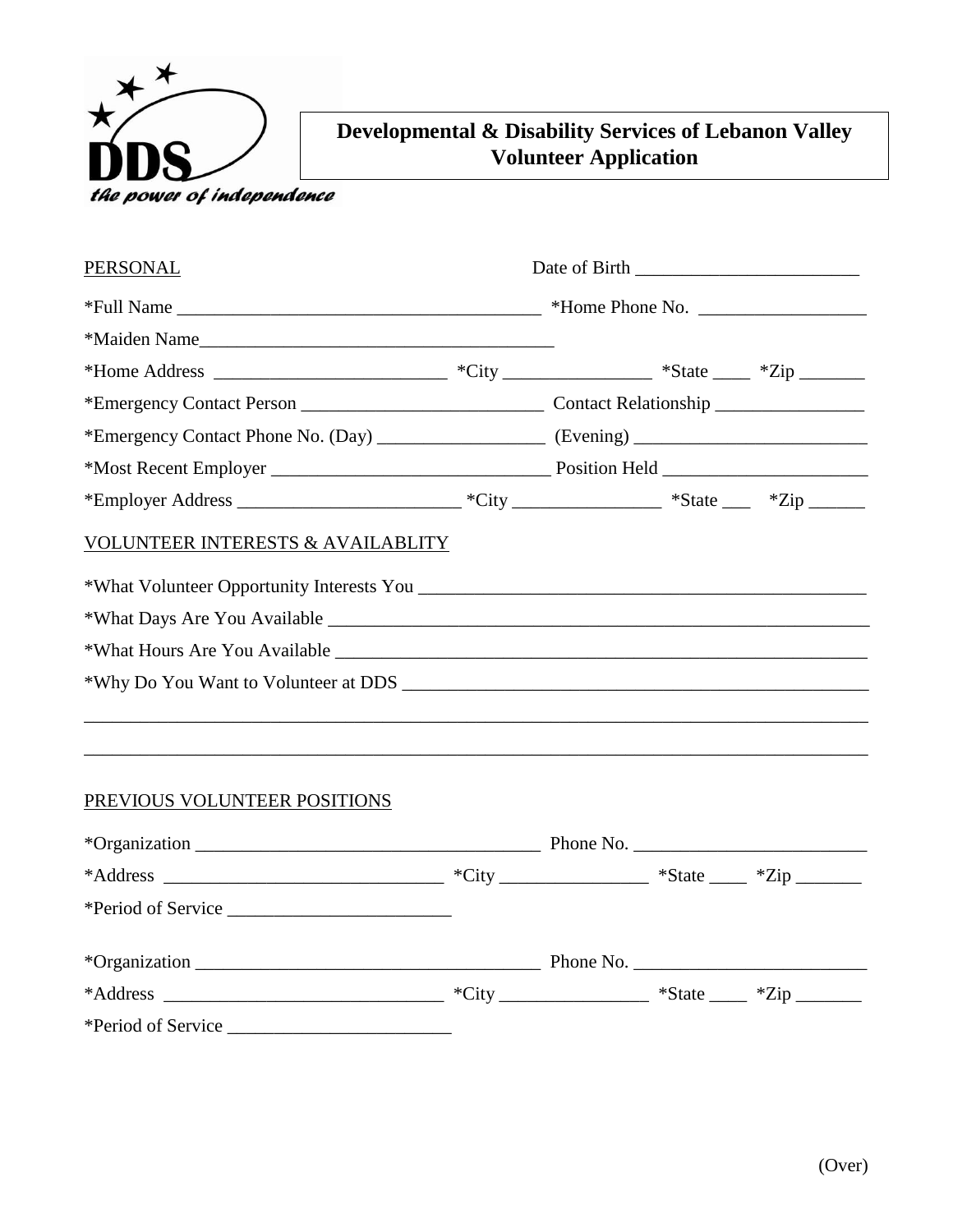REFERENCES

| Name                |                                                                                                                                   |
|---------------------|-----------------------------------------------------------------------------------------------------------------------------------|
|                     | How Long Have You Known Each Other                                                                                                |
|                     |                                                                                                                                   |
| <b>Phone Number</b> | How Long Have You Known Each Other                                                                                                |
|                     | $V\mathbb{R}^n$ $N\mathbb{R}$ I eye hours my name and/ough to to even the line of $\mathbb{R}^n$ estimities to be used in public. |

YES NO I authorize my name and/or photograph taken at DDS activities to be used in public relation releases. Please list the name you want used in any news release:

In October 2014, Governor Corbett signed PA Act 153 of 2014 into law. This legislation is designed to increase the safety of children by requiring specific background checks and child abuse clearances for all volunteers and employees who are responsible for children. This law impacts all organizations who serve youth and also includes strengthened mandatory reporting requirements for adult volunteers and employees. Act 153 was amended effective July 1, 2015 by the passing of PA Act 15 of 2015.

# **ALL VOLUNTEERS MUST READ AND SIGN THE ATTACHED DISCLOSURE STATEMENT**

## **VOLUNTEERS OVER THE AGE OF 18:**

All volunteers working with children and over the age of 18 must obtain the following clearances to volunteer for Developmental and Disability Services of Lebanon Valle:

1. Report of criminal history from the Pennsylvania State Police (PSP).

\_\_\_\_\_\_\_\_\_\_\_\_\_\_\_\_\_\_\_\_\_\_\_\_\_\_\_\_\_\_\_\_\_\_\_\_\_\_\_

- 2. Child Abuse History Clearance from Department of Human Services (Child Abuse).
- 3. Fingerprint based federal criminal history (FBI) submitted through the Pennsylvania State Police or its authorized agent.
	- a. Not required if
		- The position the volunteer is applying for is unpaid; and
		- The volunteer has been a Pennsylvania resident continuously for the past 10 years. Volunteers who are required to obtain FBI Clearances because they are applying for an unpaid position and have been a continuous resident of Pennsylvania for the past 10 years must swear or affirm in writing that they are not disqualified from service based upon a conviction of an offense.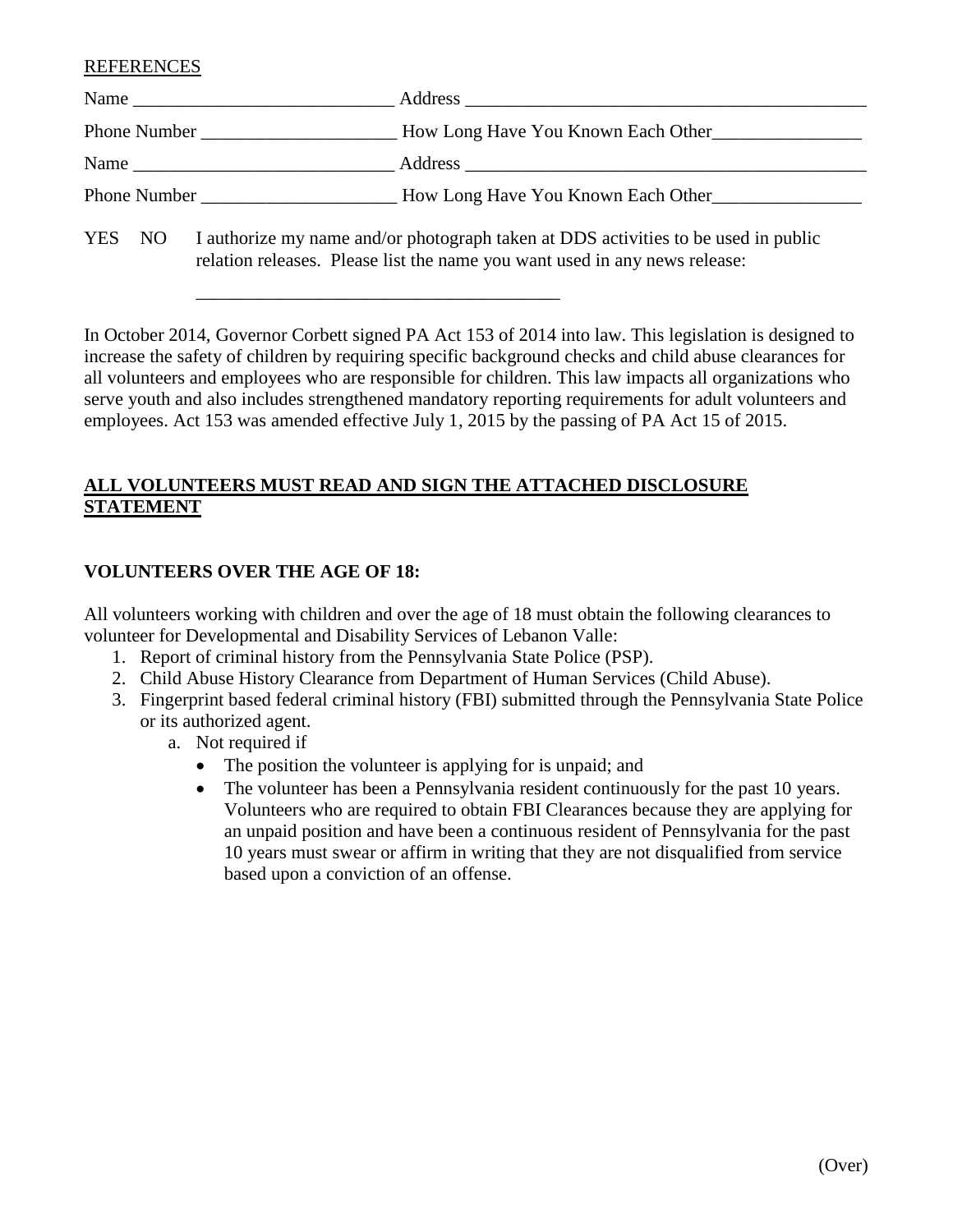## *How do I get my clearances?*

Clearances may be obtained by using the following links; please indicate that you are requesting the clearance to volunteer for Developmental and Disability Services of Lebanon Valley. When finished, an original copy of the provided certificate must be submitted to Developmental & Disability Services of Lebanon Valley along with your application. Clearances must be obtained prior to volunteering and working with children.

- 1. PA State Police criminal record (\$0.00 for volunteers)
	- Online:<https://epatch.state.pa.us/Home.jsp>
- 2. PA Department of Human Services clearance (\$0.00 for volunteers)
	- Online:<https://www.compass.state.pa.us/cwis/public/home>
- 3. Fingerprint FBI criminal history- (volunteers not living in Pennsylvania for the entire 10 prior years) (\$25.75 to be paid by the volunteer)
	- Step 1: Pre-registration is required online at <https://uenroll.identogo.com/workflows/1KG6ZJ/appointment/bio>
	- Step 2: After registering online, visit a registered fingerprint site

Volunteers may carry clearances from one organization to another provided that clearances are no older than 60 months. Clearances obtained for employment purposes may be used for volunteering.

- o I have read and signed the attached Disclosure Agreement
- o I have read and signed the attached HIPPA Confidentiality Agreement

\_\_\_\_\_\_\_\_\_\_\_\_\_\_\_\_\_\_\_\_\_\_\_\_\_\_\_\_\_\_\_\_\_\_\_\_\_\_\_\_\_\_ \_\_\_\_\_\_\_\_\_\_\_\_\_\_\_\_\_\_\_\_\_\_\_\_\_\_\_\_\_\_\_\_\_\_\_

\_\_\_\_\_\_\_\_\_\_\_\_\_\_\_\_\_\_\_\_\_\_\_\_\_\_\_\_\_\_\_\_\_\_\_\_\_\_\_\_\_\_ \_\_\_\_\_\_\_\_\_\_\_\_\_\_\_\_\_\_\_\_\_\_\_\_\_\_\_\_\_\_\_\_\_\_\_

SIGNATURE: DATE:

*If under 16, parent or guardian signature is required.*

SIGNATURE: DATE: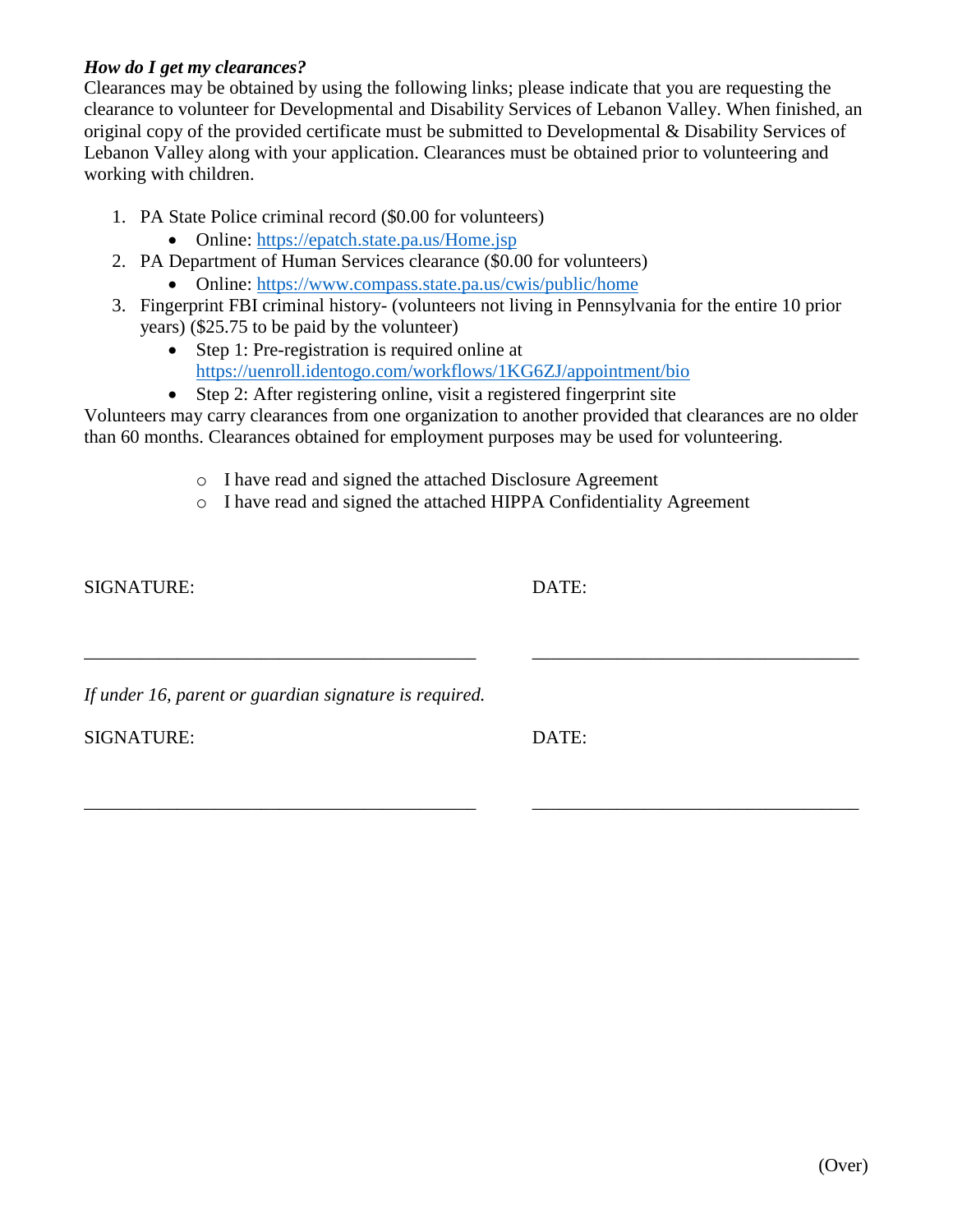### DEVELOPMENTAL & DISABILITY SERVICES OF LEBANON VALLEY, Inc.

#### Confidentiality Agreement

I. I acknowledge that during the course of performing my assigned duties at Developmental & Disability Services (DDS)of Lebanon Valley I may have access to, use, or disclose confidential health information. I hereby agree to handle such information in a confidential manner at all times during and after my service and commit to the following obligations:

A. I will use and disclose confidential health information only in connection with and for the purpose of performing my assigned duties

B. I will request, obtain or communicate confidential health information only as necessary to perform my assigned duties and shall refrain from requesting, obtaining or communicating more confidential health information than is necessary to accomplish my assigned duties

C. I will take reasonable care to properly secure confidential health information and will take steps to ensure that others cannot view or access such information. When I am away from my workstation or when my tasks are completed, I will log off my computer or use a password-protected screensaver in order to prevent access by unauthorized users.

II. I understand that as a volunteer of a DDS of Lebanon Valley, a human service agency dedicated to the training and education of individuals with intellectual and physical delays,

disclosure of client information is governed by the rules and regulations established under HIPAA, the Health Insurance Portability and Accountability Act of 1996, and related policies and procedures DDS)of Lebanon Valley. Therefore, with regard to patient information, I commit to the following additional obligations:

A. I will use and disclose confidential health information solely in accordance with the federal and agency policies set forth above or elsewhere.

B. I will immediately report any unauthorized use or disclosure of confidential health information that I become aware of to the appropriate supervisor.

III. I also understand and agree that my failure to fulfill any of the obligations set forth in this Agreement and/or my violation of any terms of this Agreement shall result in my being subject to appropriate disciplinary action, up to and including, termination of volunteer service.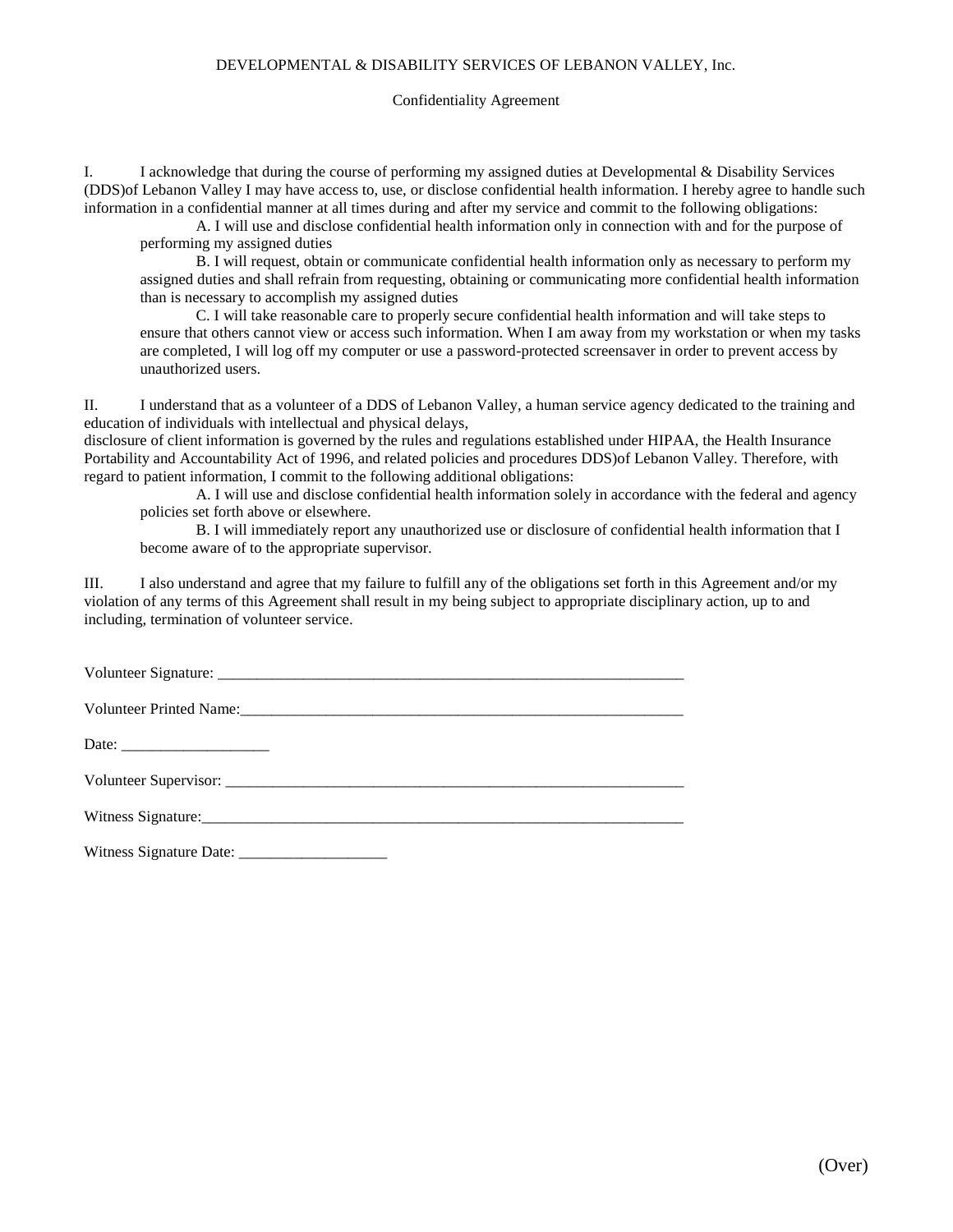### **DISCLOSURE STATEMENT APPLICATION FOR VOLUNTEERS Required by the Child Protective Service Law 23 Pa. C.S. Section 6344.2 (relating to volunteers having contact with children)**

I swear/affirm that I am seeking a volunteer position and **AM NOT** required to obtain a certification through the Federal Bureau of Investigation (FBI), as:

- the position I am applying for is unpaid; **and**
- I have been a resident of Pennsylvania during the entirety of the previous ten-year period.

I understand that if I have not been a resident of Pennsylvania during the entirety of the pervious ten-year period, but have received certification from the FBI since establishing residency, I must provide a copy of the certification to my employer and am not required to obtain any additional FBI certifications.

I swear/affirm that, if providing certifications that have been obtained within the preceding 60 months, I have not been disqualified from service as outlined below or have not been convicted of an offense similar in nature to a crime listed below under the laws or former laws of the United States or one of its territories or possessions, another state, the District of Columbia, the Commonwealth of Puerto Rico or a foreign nation, or under a former law of this Commonwealth.

I swear/affirm that I have not been named as a perpetrator of a founded report of child abuse within the past five (5) years as defined by the Child Protective Services Law.

I swear/affirm that I have not been convicted of any of the following crimes under Title 18 of the Pennsylvania consolidated statutes or of offenses similar in nature to those crimes under the laws or former laws of the United States or one of its territories or possessions, another state, the District of Columbia, the Commonwealth of Puerto Rico or a foreign nation, or under a former law of this Commonwealth.

- Chapter 25 (relating to criminal homicide)
- Section 2702 (relating to aggravated assault)
- Section 2709.1 (relating to stalking)
- Section 2901 (relating to kidnapping)
- Section 2902 (relating to unlawful restraint)
- Section 3121 (relating to rape)
- Section 3122.1 (relating to statutory sexual assault)
- Section 3123 (relating to involuntary deviate sexual intercourse)
- Section 3124.1 (relating to sexual assault)
- Section 3125 (relating to aggravated indecent assault)
- Section 3126 (relating to indecent assault)
- Section 3127 (relating to indecent exposure)
- Section 4302 (relating to incest)
- Section 4303 (relating to concealing death of child)
- Section 4304 (relating to endangering welfare of children)
- Section 4305 (relating to dealing in infant children)
- Section 5902(b) (relating to prostitution and related offenses)
- Section 5903(c) (d) (relating to obscene and other sexual material and performances)
- Section 6301 (relating to corruption of minors)

Section 6312 (relating to sexual abuse of children), or an equivalent crime under

Federal law or the law of another state. 2 11/3/15 I swear/affirm that I have not been convicted of a felony offense under Act 64-1972 (relating to the controlled substance, drug device and cosmetic act) committed within the past five years.